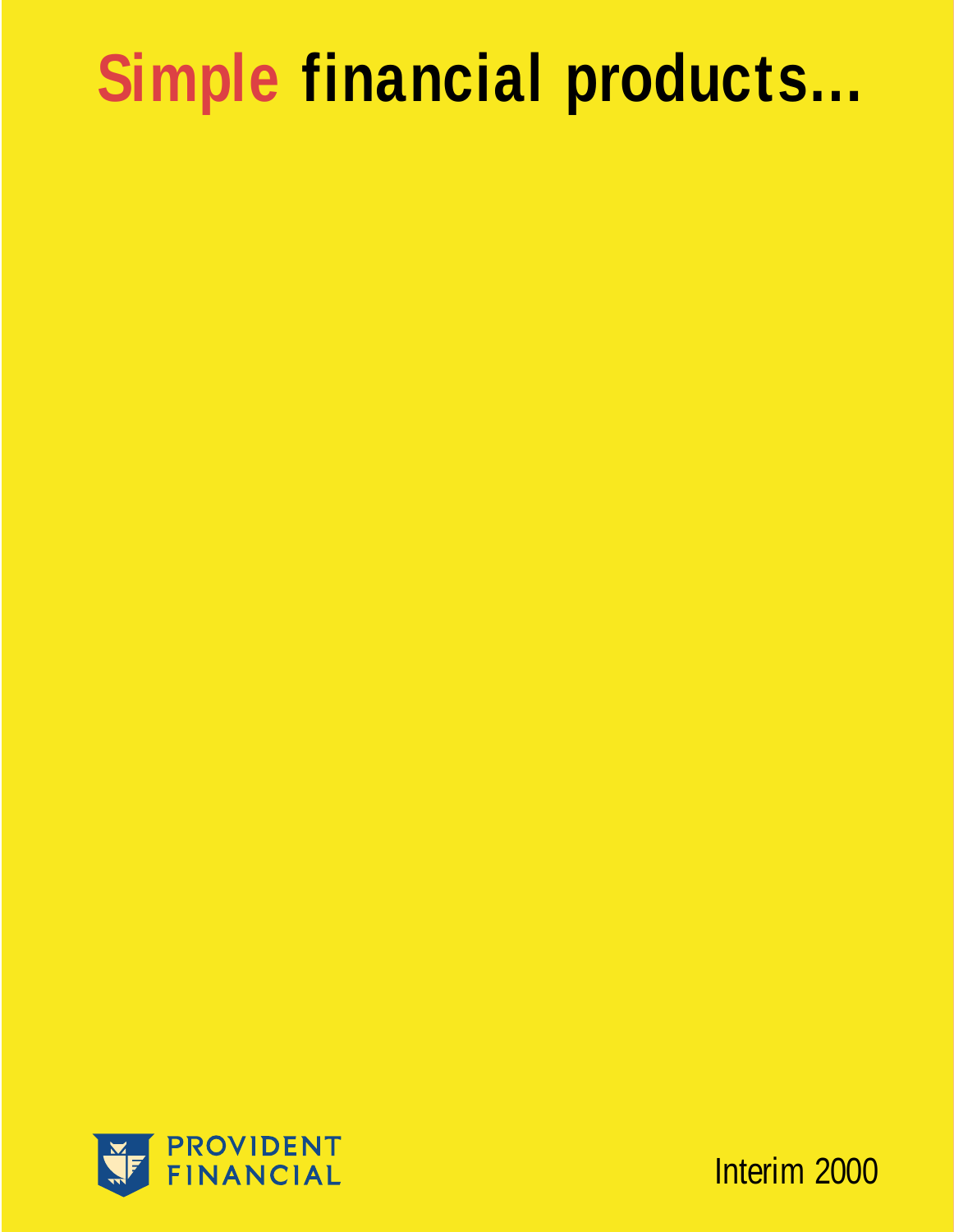**Giving our customers what they want...**

# **personal flexible straightforward convenient**

We provide simple financial products.

That's why our home credit products, at home and abroad, are so well-suited to the markets they serve. There's the convenience and familiarity of home collection, with quick decisions on new loans and on rearranging repayment terms. And our customers have complete certainty about the amount they are expected to pay back, secure in the knowledge that there are no hidden charges.

In insurance, we stick to the areas we know best, providing a fast and simple service, through brokers or by telephone. And, by avoiding high-risk customers and keeping our running costs down, we keep our premiums down too.

So, as we expand, with a growing range of products, in more and more countries, simplicity will remain at the heart of all we do.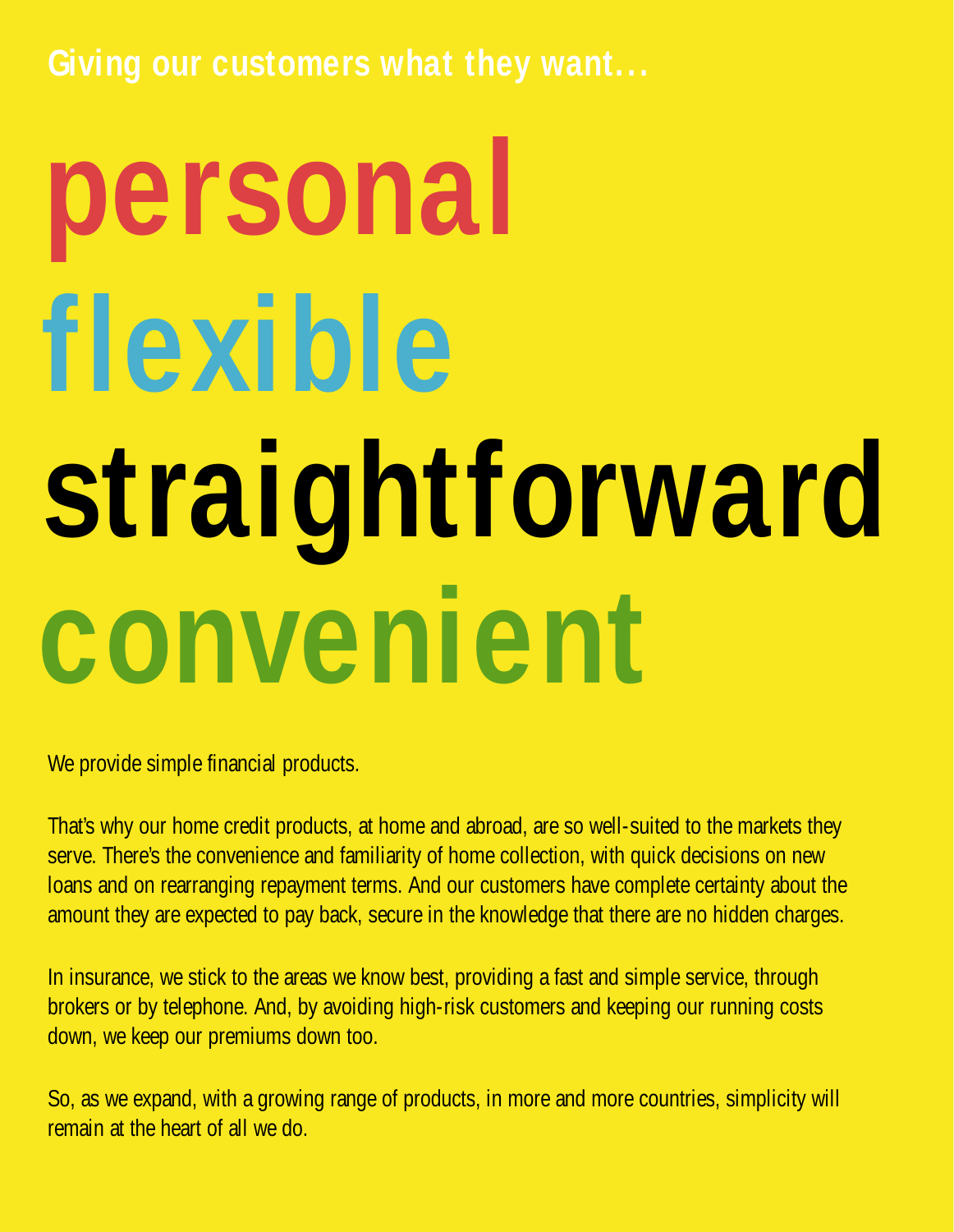## **Highlights**

**Contents**

- **1** Highlights
- **2** Chairman's statement
- **4** Financial information
- **9** Notes to the financial information
- **12** Independent review report
- **13** Shareholder information

Group turnover up 28% to **£340.3m** Earnings per share up 7.9% to **19.1p** Interim dividend per share up 10.1% to **10.9p**

> **Like for like pre-tax profit up 6.0% to**

**£65.1m**

**International customers up to**

**Group customers up 17% to**

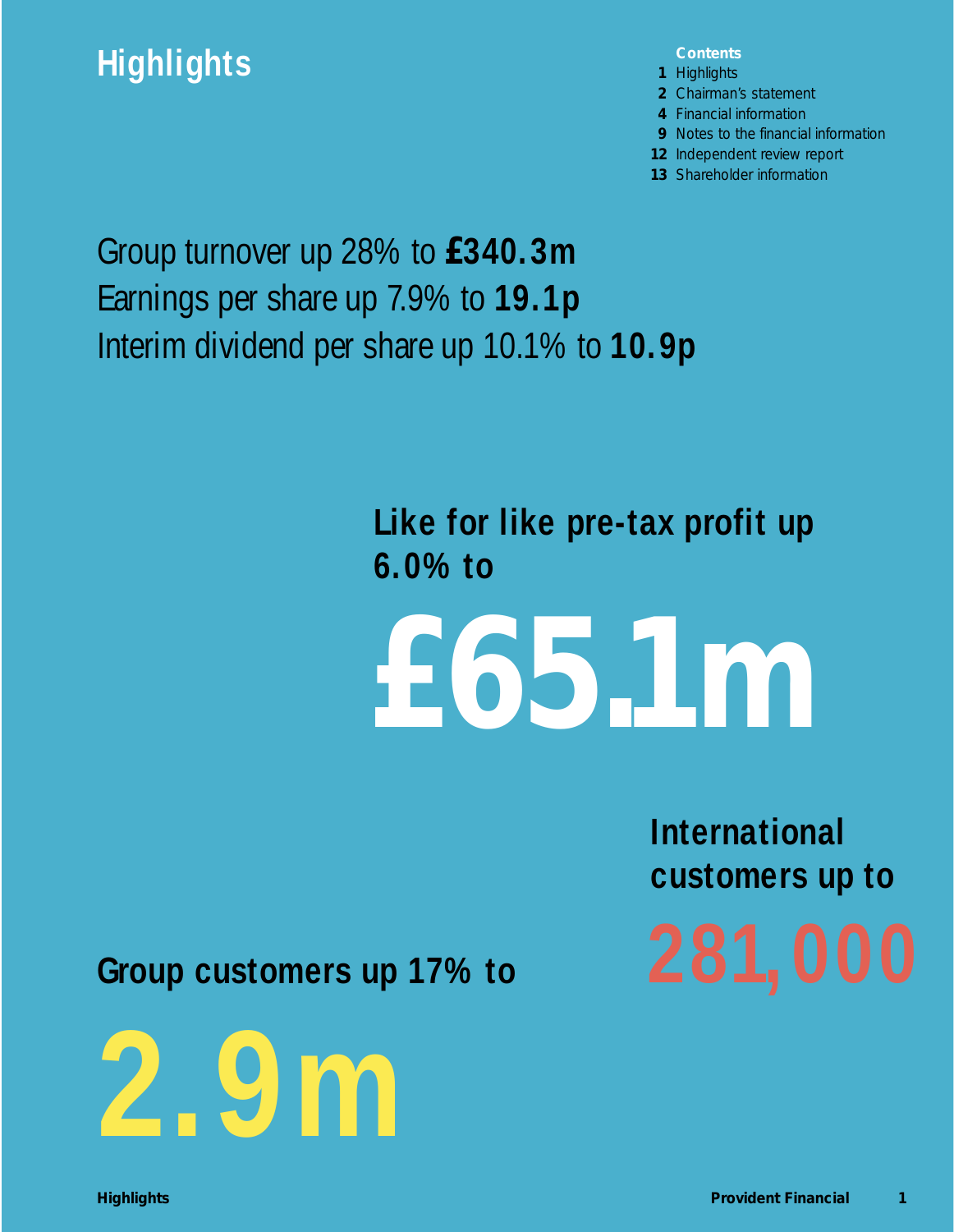

**John van Kuffeler** Chairman

## **Chairman's statement**

#### **Overview**

The board is pleased to announce further progress in the first half of the year. The number of group customers increased by 17%, group turnover was up by 28% and pre-tax profit on a like for like basis, after adjusting for the additional interest costs on the debt used to fund the share buy-back programme, increased by 6.0% to £65.1 million.

Earnings per share has increased by 7.9% from 17.7 pence to 19.1 pence per share. The directors have declared an interim dividend of 10.9 pence per ordinary share, an increase of 10.1% over the 9.9 pence interim dividend in 1999.

It is particularly encouraging that this growth in profits has been achieved after the investment in start-up losses of £6.9 million in building our international home credit division (1999 £4.2 million) and £5 million of additional costs in the UK to strengthen our home credit field force.

The company has purchased in the market 9.4 million shares for cancellation, at a total cost of £49.1 million, emphasising the directors' confidence in the future.

#### **UK home credit**

In the first half, our UK home credit division has continued to make progress with profit before tax increasing by 2.4% to £60.3 million.

Our focus for this year is to achieve steady growth, with the increase in credit issued being more in line with customer growth, whilst stabilising the bad debt ratio. This has resulted in customer numbers being up by 3.8% to 1,553,000 and the volume of credit issued up by 3.8% to £364 million. Agent numbers have continued to grow, up by 4.6% to 11,961 in the first half of the year.

This focus, together with additional expenditure of £3 million on strengthening field management and £2 million on training and retaining new agents, is already enabling us to improve our bad debt ratio. As a percentage of credit issued, bad debt has fallen to an annualised rate of 8.2% at June 2000, from 8.4% at the end of 1999.

In the second half of the year we expect improved profit growth from our UK home credit division. Collections performance, which is a good leading indicator of bad debt, has shown steady improvement since mid 1999. We expect the bad debt ratio to stabilise at or around 8.2% for the remainder of 2000.

Our market research continues to show the opportunity for sustained growth. The feedback from our customers confirms that they like our service. It allows them to borrow small sums, knowing exactly how much they will be expected to pay back, with the guarantee that there will be no hidden charges. Our strategy remains to achieve growth by recruiting more agents who in turn recruit more customers. We expect higher rates of profit growth from 2001 onwards.

#### **International home credit**

Our international home credit division has again grown significantly during the first half, demonstrating further our ability to build and manage overseas operations successfully. As in the UK, our service is popular because we offer a fast, flexible and convenient way of borrowing.

By the end of June 2000, customer numbers had increased to 281,000 – up by 132,000 since December 1999 and up by 219,000 over the past year. The average rate of increase in customer numbers has been 5,100 per week in the first half. At the end of June 2000 we had 164,000 customers in Poland (December 1999 72,000), 98,000 in the Czech Republic (December 1999 66,000) and 19,000 in South Africa (December 1999 11,000).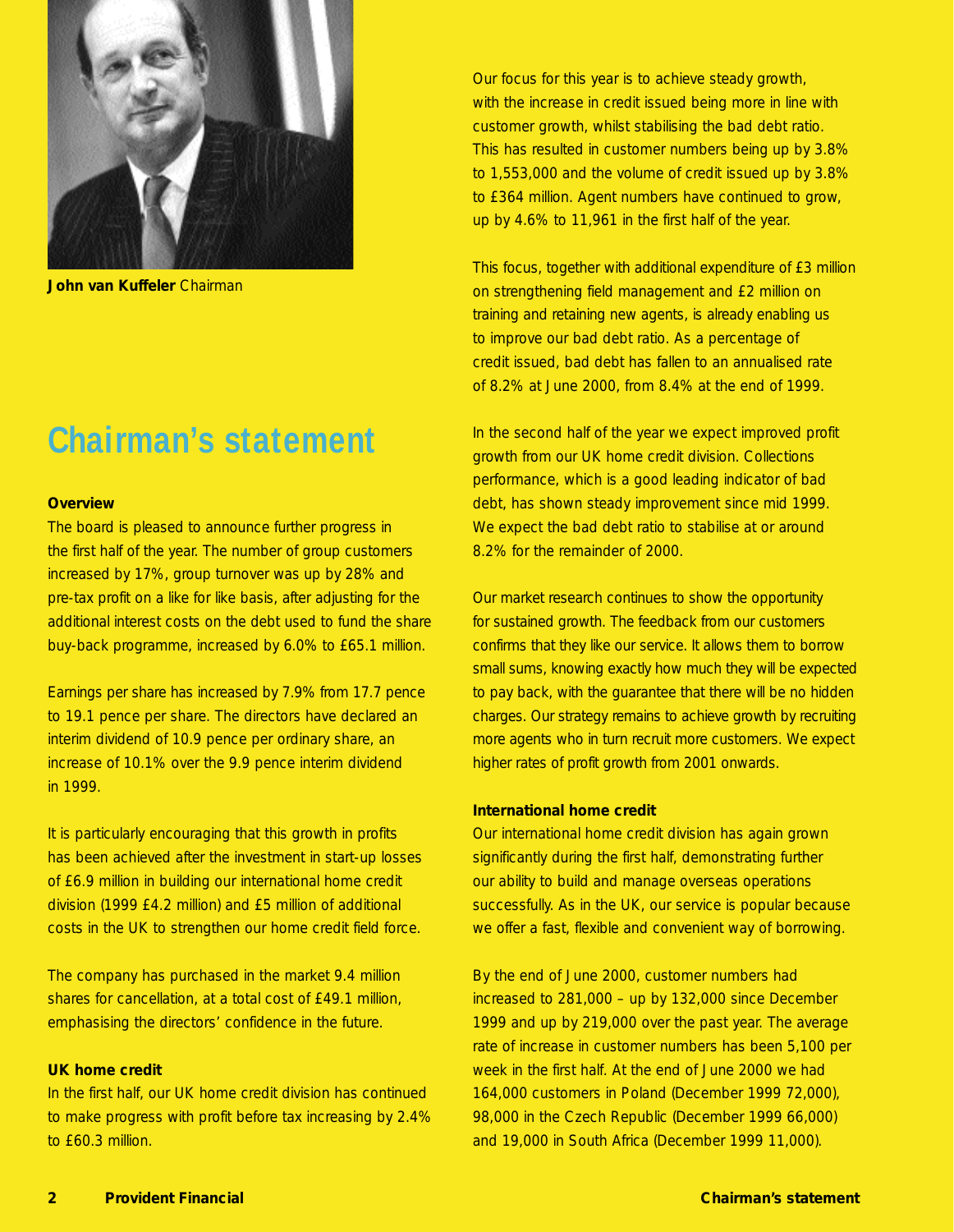We have invested heavily to build the infrastructure we require and in the first half of the year we have opened 30 overseas offices (21 new offices in Poland, 7 in the Czech Republic and 2 in South Africa). We are now able to serve the great majority of our target markets in Poland and the Czech Republic from a total of 53 offices. In South Africa, we have expanded successfully in the Pietersburg area. The international home credit division now has an infrastructure of 7,359 staff and agents, almost half that of the UK home credit division. The repayment record of our customers remains good, with underlying bad debt at around 6% of credit issued in Poland and the Czech Republic.

For the remainder of 2000 we will build up our customer base in the Czech Republic and Poland and expand cautiously in South Africa. We continue to expect the international home credit division to trade near breakeven for the second half of this year – with the Czech Republic moving into profit during that period. We expect all countries and the division overall to report a profit for 2001.

In 2001 we will launch our service in another European country and will enter at least one country each year thereafter.

We remain confident that the division has excellent long term prospects and will earn substantial profits.

#### **Insurance**

The insurance division has continued to prosper in its core market – providing non-comprehensive insurance for women drivers and for drivers of second family cars or older cars.

Profit before tax has increased by 36% from £11.5 million to a record £15.6 million and the investment fund has grown by 10% to £316 million.

The division has benefited from premium increases in the first half of this year of 7% – a little less than those of our competitors. This continued improvement in our price competitiveness has resulted in a substantial 28% increase in the number of policyholders to 705,000, with gross written premiums up by 75%. Increases in claims cost per policy have averaged 10% over the last year,

well below premium increases for the same period, allowing an improvement in margins. We therefore expect excellent results for the division in 2000.

The motor insurance market is cyclical and we are currently benefiting from conditions toward the top of the cycle. We believe increased price competition may be seen towards the end of this year.

#### **Summary**

The first half of 2000 has seen performance very much in line with our expectations at the start of the year.

In UK home credit, we have put in place the necessary steps to address the issue of bad debt and are positioning ourselves for a faster rate of growth. Internationally, we continue to see significant expansion, demonstrating beyond doubt the substantial international market that exists for our home credit service. Concentration on our specialist areas of insurance and the increase in premiums has resulted in strong profit growth.

Overall, the board remains confident of a good result for the year.

**John van Kuffeler** Chairman 27 July 2000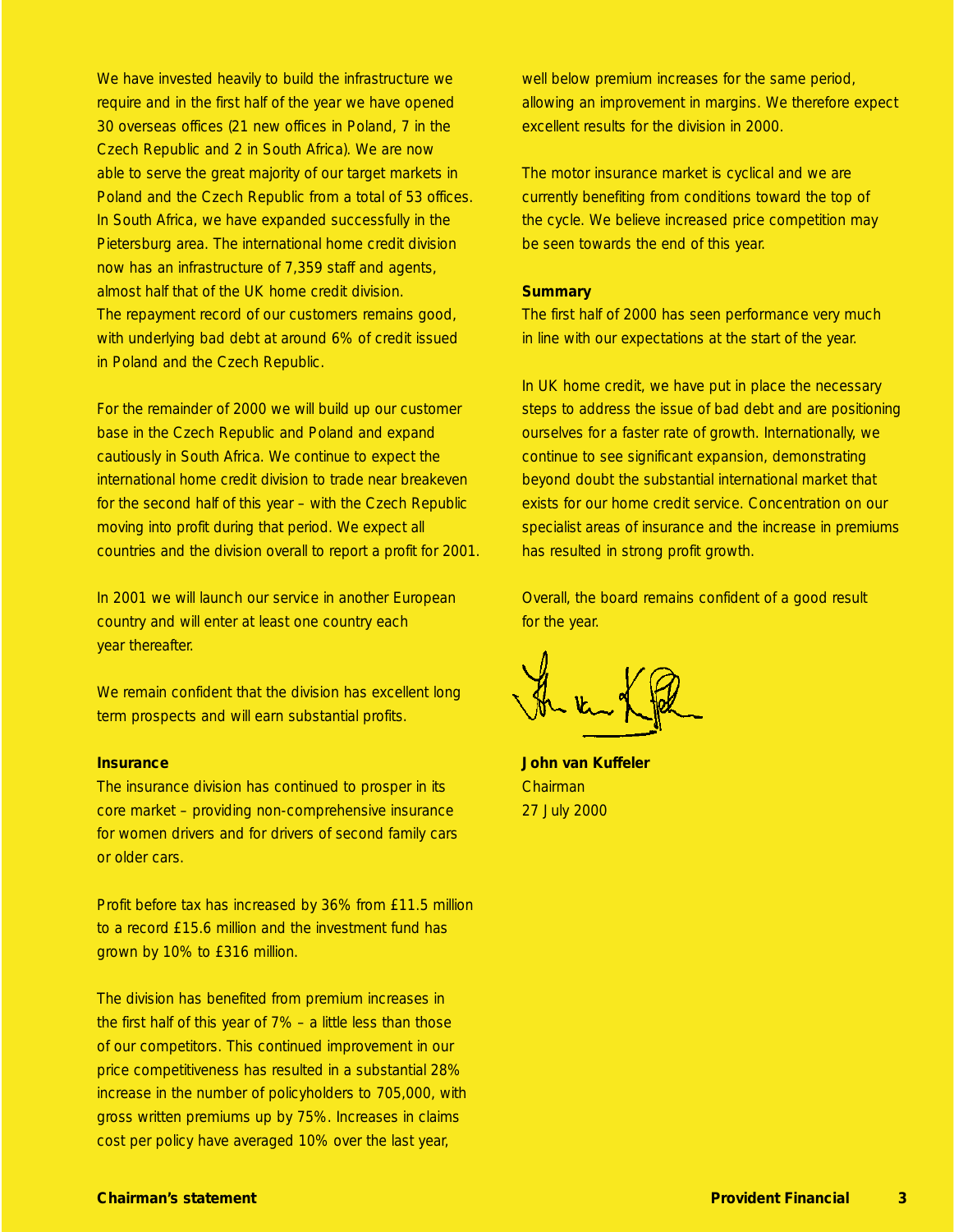## **Consolidated profit and loss account**

for the half-year ended 30 June 2000

|                                             | Unaudited<br>Half-year to<br>30 June 2000<br>£'000 | Unaudited<br>Half-year to<br>30 June 1999<br>£'000 | Audited<br>Full year<br>1999<br>£'000 |
|---------------------------------------------|----------------------------------------------------|----------------------------------------------------|---------------------------------------|
| Turnover                                    | 340,325                                            | 266,244                                            | 582,561                               |
| Operating profit and profit before taxation | 65,116                                             | 63,605                                             | 155,021                               |
| Taxation (note 3)                           | (17, 581)                                          | (17, 809)                                          | (43, 406)                             |
| <b>Profit after taxation</b>                | 47,535                                             | 45,796                                             | 111,615                               |
| Dividends (note 4)                          | (25, 333)                                          | (25, 642)                                          | (63, 683)                             |
| <b>Retained profit</b>                      | 22,202                                             | 20,154                                             | 47,932                                |
| Earnings per share (note 5)                 |                                                    |                                                    |                                       |
| <b>Basic</b>                                | 19.08p                                             | 17.70 <sub>p</sub>                                 | 43.15p                                |
| <b>Diluted</b>                              | 19.02p                                             | 17.49p                                             | 42.79p                                |
| Dividend per share (note 4)                 | 10.9p                                              | 9.9p                                               | 24.8p                                 |

The results shown in the profit and loss account derive wholly from continuing activities.

There is no material difference between the retained profit as shown above and the historical cost equivalent.

## **Statement of total recognised gains and losses**

for the half-year ended 30 June 2000

|                                                          | Unaudited<br>Half-year to<br>30 June 2000<br>E'000 | Unaudited<br>Half-year to<br>30 June 1999<br>E'000 | Audited<br>Full year<br>1999<br>£'000 |
|----------------------------------------------------------|----------------------------------------------------|----------------------------------------------------|---------------------------------------|
| Profit after taxation                                    | 47,535                                             | 45.796                                             | 111,615                               |
| Currency translation differences                         | (148)                                              | (900)                                              | (1,099)                               |
| Total recognised gains and losses relating to the period | 47.387                                             | 44.896                                             | 110,516                               |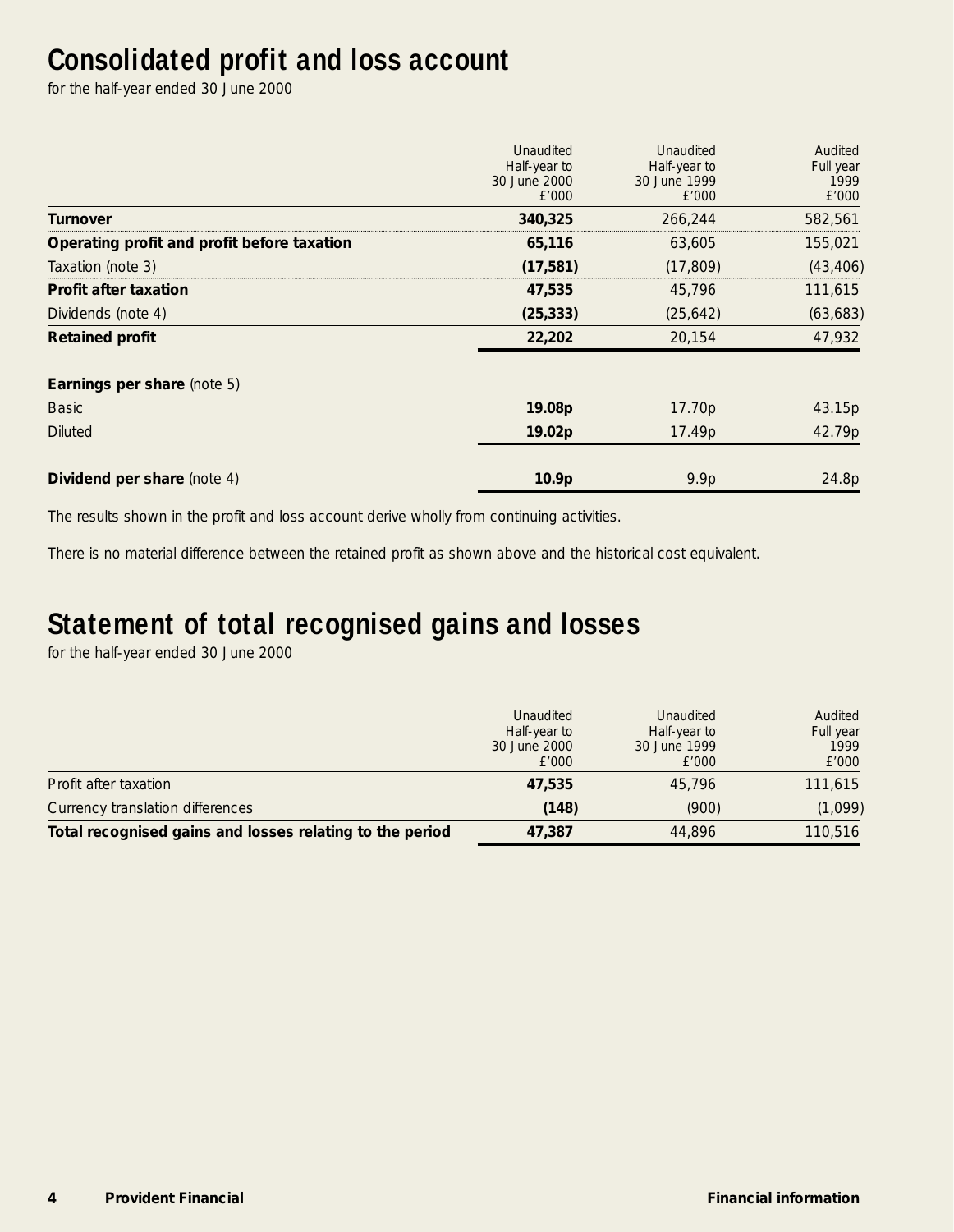## **Segmental analysis of turnover**

for the half-year ended 30 June 2000

|                           | Unaudited<br>Half-year to<br>30 June 2000<br>£'000 | Unaudited<br>Half-year to<br>30 June 1999<br>£'000 | Audited<br>Full year<br>1999<br>£'000 |
|---------------------------|----------------------------------------------------|----------------------------------------------------|---------------------------------------|
| UK home credit            | 212,374                                            | 196.123                                            | 422,633                               |
| International home credit | 12,909                                             | 2,150                                              | 8,757                                 |
| Insurance                 | 115,042                                            | 67.971                                             | 151,171                               |
|                           | 340,325                                            | 266,244                                            | 582,561                               |

## **Segmental analysis of profit before taxation**

for the half-year ended 30 June 2000

|                           | Unaudited<br>Half-year to<br>30 June 2000<br>£'000 | Unaudited<br>Half-year to<br>30 June 1999<br>E'000 | Audited<br>Full year<br>1999<br>£'000 |
|---------------------------|----------------------------------------------------|----------------------------------------------------|---------------------------------------|
| UK home credit            | 60,332                                             | 58,904                                             | 143,911                               |
| International home credit | (6, 860)                                           | (4, 201)                                           | (8, 434)                              |
| Insurance                 | 15,645                                             | 11,510                                             | 25,374                                |
| Central costs             | (4,001)                                            | (2,608)                                            | (5,830)                               |
|                           | 65,116                                             | 63,605                                             | 155,021                               |

Central costs include £2.2 million of interest costs relating to the share buy-backs (note 10).

The international home credit loss before taxation can be analysed as follows:

|                      | Unaudited<br>Half-year to<br>30 June 2000<br>£'000 | <b>Unaudited</b><br>Half-year to<br>30 June 1999<br>E'000 | Audited<br>Full year<br>1999<br>£'000 |
|----------------------|----------------------------------------------------|-----------------------------------------------------------|---------------------------------------|
| Poland               | (3, 430)                                           | (1, 395)                                                  | (2,657)                               |
| Czech Republic       | (1, 369)                                           | (1, 438)                                                  | (2,679)                               |
| South Africa         | (505)                                              | (371)                                                     | (703)                                 |
| Divisional overheads | (1, 556)                                           | (997)                                                     | (2, 395)                              |
|                      | (6, 860)                                           | (4,201)                                                   | (8, 434)                              |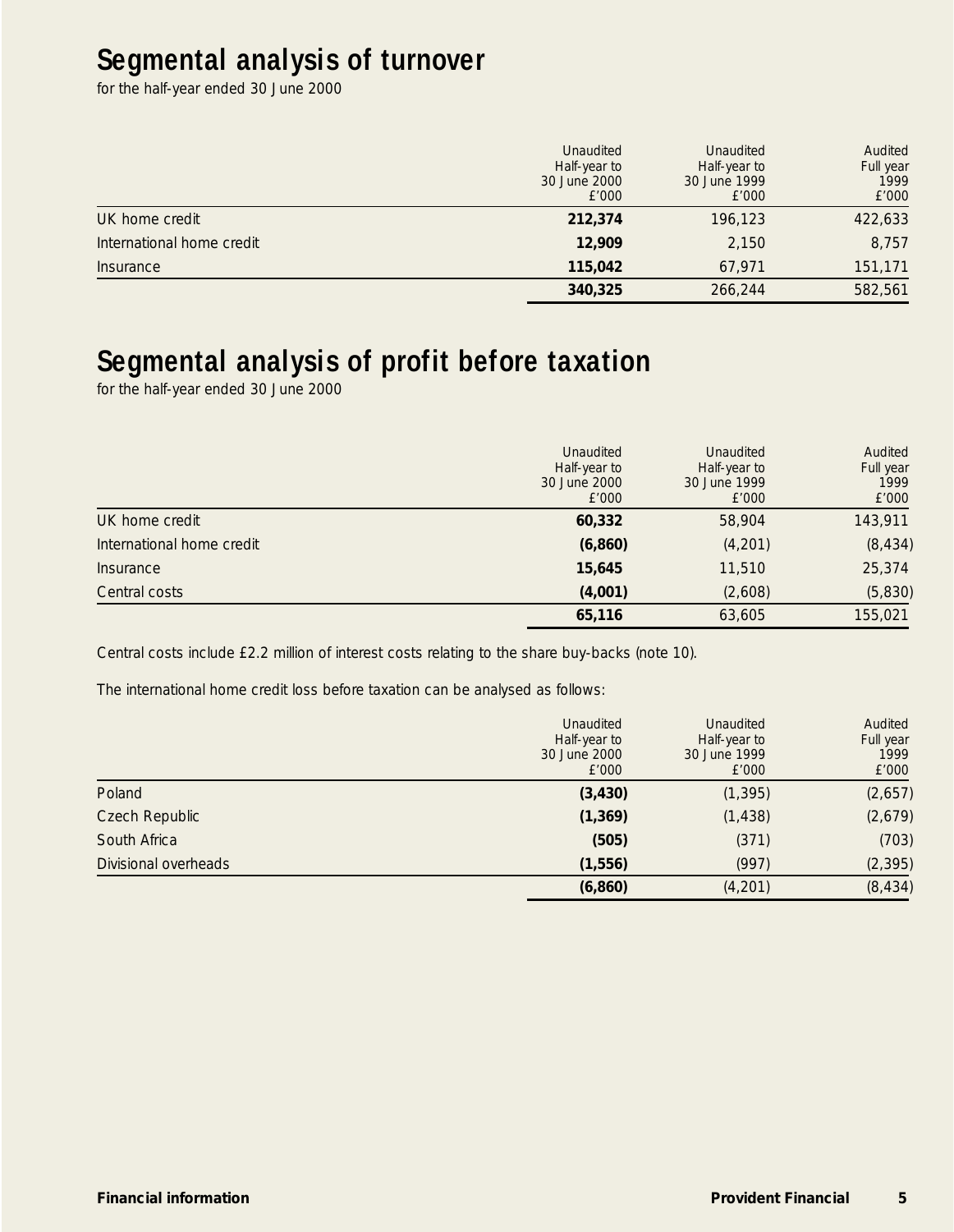## **Consolidated balance sheet**

as at 30 June 2000

|                                                           | Unaudited<br>As at    | Unaudited<br>As at    | Audited<br>As at 31    |
|-----------------------------------------------------------|-----------------------|-----------------------|------------------------|
|                                                           | 30 June 2000<br>£'000 | 30 June 1999<br>£'000 | December 1999<br>£'000 |
| <b>Fixed assets</b>                                       | 37,143                | 36,583                | 36,074                 |
| <b>Current assets</b>                                     |                       |                       |                        |
| Amounts receivable from customers                         |                       |                       |                        |
| - due within one year                                     | 519,405               | 471,897               | 565,662                |
| - due in more than one year                               | 7,524                 | 7,086                 | 9,470                  |
| <b>Debtors</b>                                            | 146,118               | 117,294               | 130,342                |
| Investments                                               |                       |                       |                        |
| - realisable within one year                              | 289,647               | 251,707               | 256,302                |
| - realisable in more than one year                        | 10,000                | 25,000                | 10,000                 |
| Cash at bank and in hand                                  | 38,490                | 27,922                | 42,423                 |
|                                                           | 1,011,184             | 900,906               | 1,014,199              |
| <b>Current liabilities</b>                                |                       |                       |                        |
| Bank and other borrowings                                 | (25, 513)             | (41, 340)             | (23, 138)              |
| Creditors - amounts falling due within one year           | (138, 844)            | (120, 596)            | (167, 315)             |
| Insurance accruals and deferred income                    | (335, 945)            | (287, 763)            | (306, 660)             |
|                                                           | (500, 302)            | (449, 699)            | (497, 113)             |
| <b>Net current assets</b>                                 | 510,882               | 451,207               | 517,086                |
| Total assets less current liabilities                     | 548,025               | 487,790               | 553,160                |
| <b>Non-current liabilities</b>                            |                       |                       |                        |
| Bank and other borrowings                                 | (311,084)             | (208, 936)            | (294, 144)             |
| Creditors - amounts falling due after more than one year  | (4, 923)              | (8, 783)              |                        |
| Provision for liabilities and charges - deferred taxation |                       | (3,043)               |                        |
|                                                           | (316,007)             | (220, 762)            | (294, 144)             |
| <b>Net assets</b>                                         | 232,018               | 267,028               | 259,016                |
| <b>Capital and reserves</b>                               |                       |                       |                        |
| Called-up share capital                                   | 25,728                | 27,244                | 26,705                 |
| Share premium account                                     | 45,332                | 48,217                | 47,211                 |
| Revaluation reserve                                       | 1,641                 | 1,641                 | 1,641                  |
| Other reserves                                            | 3,967                 | 2,451                 | 2,990                  |
| Profit and loss account                                   | 155,350               | 187,475               | 180,469                |
| Equity shareholders' funds                                | 232,018               | 267,028               | 259,016                |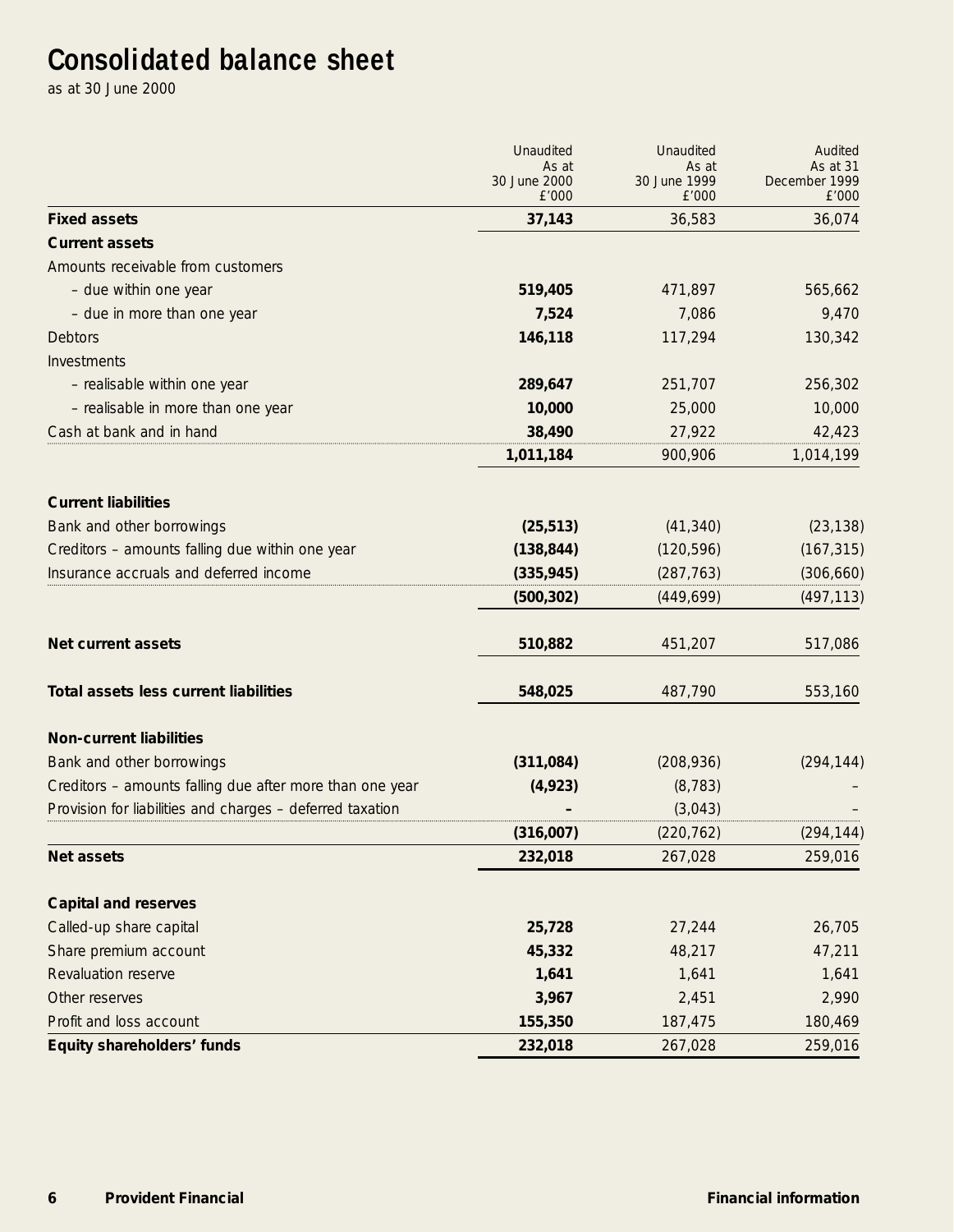## **Consolidated cash flow statement**

for the half-year ended 30 June 2000

|                                              | Unaudited<br>Half-year to<br>30 June 2000<br>£'000 | Unaudited<br>Half-year to<br>30 June 1999<br>£'000 | Audited<br>Full year<br>1999<br>£'000 |
|----------------------------------------------|----------------------------------------------------|----------------------------------------------------|---------------------------------------|
| Net cash inflow from operating activities    | 116,934                                            | 98,710                                             | 128,278                               |
| <b>Taxation</b>                              | (17, 160)                                          | 9,834                                              | (19, 524)                             |
| Capital expenditure and financial investment | 15,920                                             | 12,107                                             | 30,303                                |
| Equity dividends paid                        | (36, 545)                                          | (35, 199)                                          | (60, 924)                             |
| Management of liquid resources               | (53, 345)                                          | (23, 072)                                          | (32,667)                              |
| Financing                                    | (29,909)                                           | (67, 180)                                          | (34, 822)                             |
| (Decrease)/increase in cash in the period    | (4, 105)                                           | (4,800)                                            | 10,644                                |

The cash flow statement above has been prepared in accordance with FRS 1 (Revised 1996) "Cash Flow Statements". As required by that standard, the statement aggregates the cash flows arising from the insurance and home credit divisions. However, the cash and investments held by the insurance division are required by its regulators to be strictly segregated from the rest of the group and are not available to repay group borrowings.

At 30 June 2000 the cash and investments held by the insurance division amounted to £316 million (30 June 1999 – £288 million).

The financing section of the cash flow statement above includes a £49.1 million (30 June 1999 – nil) cash outflow relating to the share buy-backs.

| Reconciliation of net cash flow to movement in net debt | Unaudited<br>Half-year to<br>30 June 2000<br>£'000 | Unaudited<br>Half-year to<br>30 June 1999<br>£'000 | Audited<br>Full year<br>1999<br>£'000 |
|---------------------------------------------------------|----------------------------------------------------|----------------------------------------------------|---------------------------------------|
| (Decrease)/increase in net cash for the period          | (4, 105)                                           | (4,800)                                            | 10,644                                |
| Cash outflow from increase in liquid resources          | 53,345                                             | 23.072                                             | 32.667                                |
|                                                         | 49,240                                             | 18.272                                             | 43,311                                |
| Cash (inflow)/outflow from (increase)/decrease in debt  | (19,143)                                           | 67.652                                             | (297)                                 |
| Change in net debt resulting from cash flows            | 30.097                                             | 85.924                                             | 43,014                                |
| Net debt at start of period                             | (53, 557)                                          | (96, 571)                                          | (96, 571)                             |
| Net debt at end of period                               | (23, 460)                                          | (10,647)                                           | (53, 557)                             |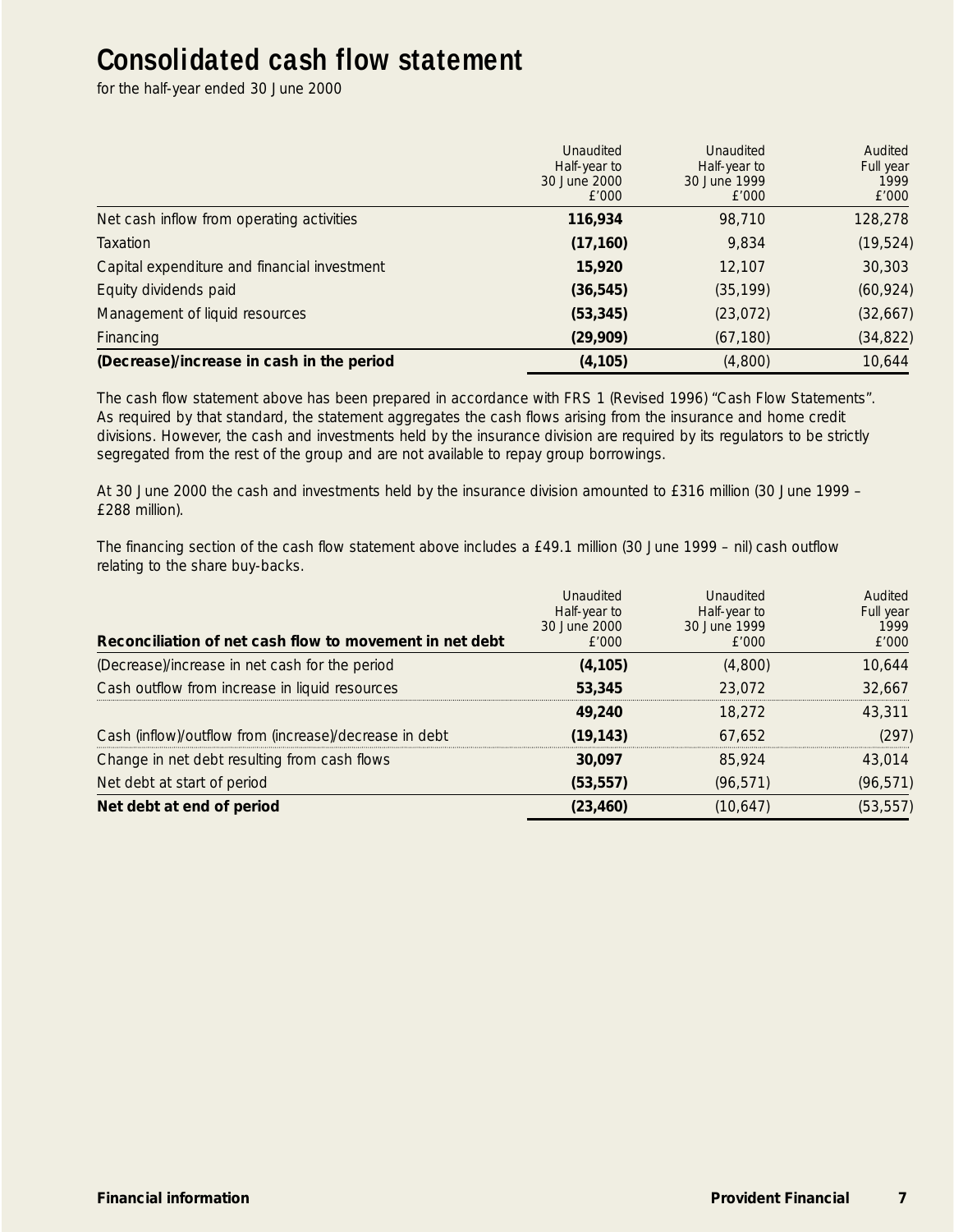## **Consolidated cash flow statement Continued**

for the half-year ended 30 June 2000

| Analysis of changes in net debt        | 31 December 1999<br>£'000 | Cash flows<br>£'000 | 30 June 2000<br>£'000 |
|----------------------------------------|---------------------------|---------------------|-----------------------|
| Cash at bank and in hand               | 42,423                    | (3,933)             | 38,490                |
| Overdrafts                             | (6, 434)                  | (172)               | (6,606)               |
|                                        | 35,989                    | (4, 105)            | 31,884                |
| Investments realisable within one year | 221,302                   | 53,345              | 274,647               |
| Bank and other borrowings              |                           |                     |                       |
| - less than one year                   | (16, 704)                 | (2,203)             | (18,907)              |
| - more than one year                   | (294, 144)                | (16,940)            | (311, 084)            |
| Net debt                               | (53, 557)                 | 30,097              | (23, 460)             |

Cash, borrowings and overdraft balances shown above at 31 December 1999 and 30 June 2000 agree to the balance sheets at those dates. Investments realisable within one year exclude those current asset investments which are not considered to be liquid resources (being those investments with more than one year to maturity when acquired, but less than one year to maturity at the balance sheet date, other than investments which are traded on an active market).

| Reconciliation of operating profit to<br>net cash inflow from operating activities | Unaudited<br>Half-year to<br>30 June 2000<br>E'000 | Unaudited<br>Half-year to<br>30 June 1999<br>£'000 | Audited<br>Full year<br>1999<br>£'000 |
|------------------------------------------------------------------------------------|----------------------------------------------------|----------------------------------------------------|---------------------------------------|
| Operating profit                                                                   | 65,116                                             | 63,605                                             | 155,021                               |
| Depreciation                                                                       | 2,858                                              | 2,856                                              | 5,044                                 |
| Loss on sale of tangible fixed assets                                              | 154                                                | 25                                                 | 128                                   |
| Decrease/(increase) in amounts receivable from customers                           | 48,203                                             | 52,231                                             | (43,918)                              |
| Increase in debtors                                                                | (15, 776)                                          | (9,991)                                            | (22, 327)                             |
| Increase in unearned insurance premiums                                            | 26,917                                             | 6,840                                              | 21,857                                |
| Increase/(decrease) in insurance claims provision                                  | 2,174                                              | (10, 945)                                          | (7, 110)                              |
| (Decrease)/increase in amounts due to retailers                                    | (12, 294)                                          | (13, 842)                                          | 506                                   |
| Increase in accruals                                                               | 1.299                                              | 2,370                                              | 5,297                                 |
| (Decrease)/increase in other liabilities and deferred income                       | (1, 717)                                           | 5,561                                              | 13,780                                |
| Net cash inflow from operating activities                                          | 116,934                                            | 98,710                                             | 128,278                               |

Net cash inflow from operating activities can be analysed as follows:

|                            | Unaudited<br>Half-year to<br>30 June 2000<br>£'000 | Unaudited<br>Half-year to<br>30 June 1999<br>E'000 | Audited<br>Full year<br>1999<br>£'000 |
|----------------------------|----------------------------------------------------|----------------------------------------------------|---------------------------------------|
| UK home credit and central | 103,150                                            | 100.367                                            | 119,823                               |
| International home credit  | (18, 246)                                          | (7, 338)                                           | (19, 480)                             |
| Insurance                  | 32,030                                             | 5.681                                              | 27,935                                |
|                            | 116,934                                            | 98,710                                             | 128,278                               |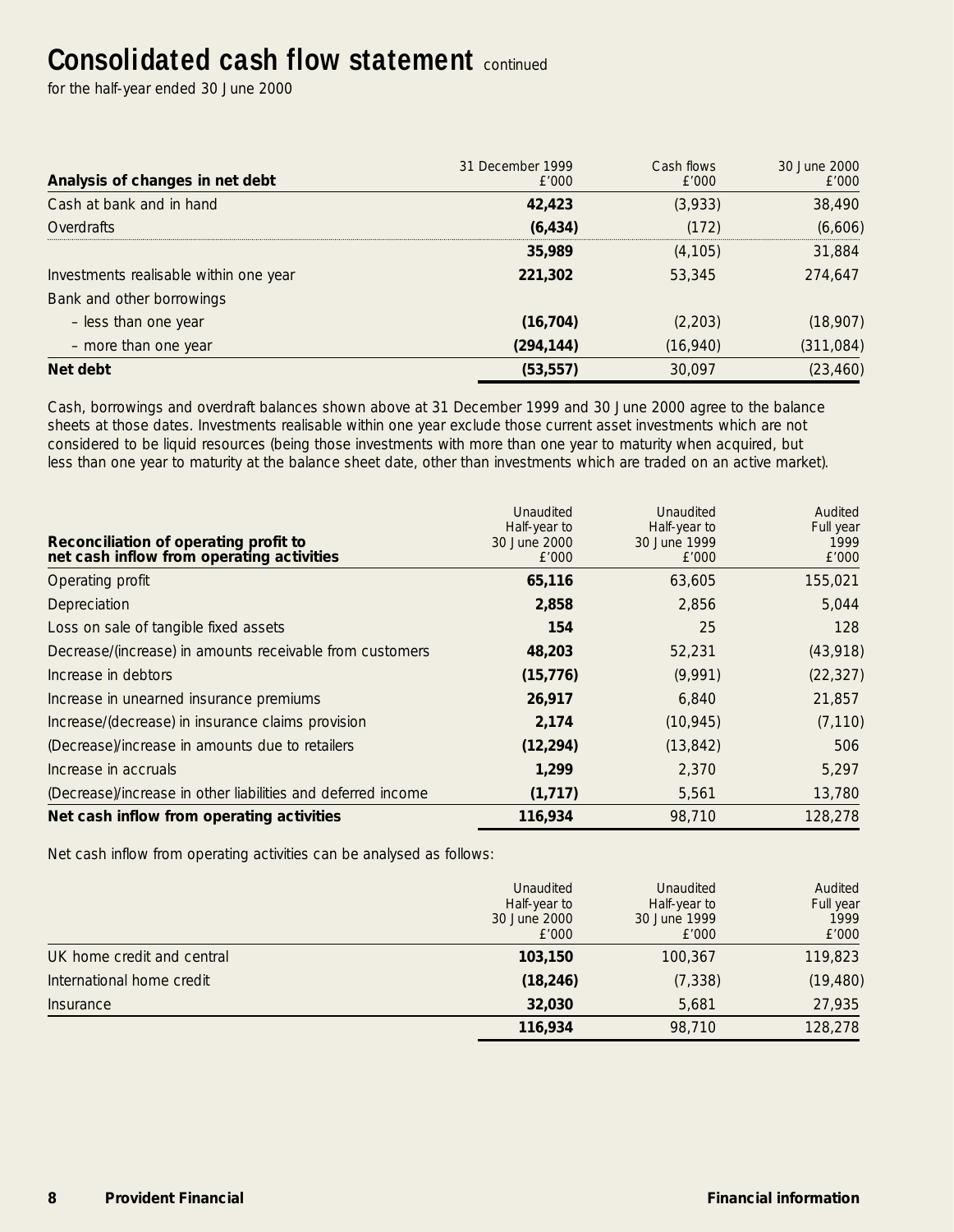## **Notes to the financial information**

Results for the half-year ended 30 June 2000

**1** The financial information, which has been prepared on the basis of the accounting policies set out in the group's 1999 statutory accounts, does not constitute a set of statutory accounts and is unaudited.

**2** The information relating to the full year ended 31 December 1999 is an extract from the latest published accounts on which the auditors gave an unqualified opinion and which have been delivered to the Registrar of Companies.

**3** The taxation charge has been calculated by applying the directors' best estimate of the effective tax rate for the year, which is 27% (30 June 1999 – 28%), to the profit for the period.

#### **4 Dividends paid and proposed**

| Dividend cover                                  | 1.75                                               | 1.79                                               | 1.75                                  |
|-------------------------------------------------|----------------------------------------------------|----------------------------------------------------|---------------------------------------|
|                                                 | 25,333                                             | 25,642                                             | 63,683                                |
| Final dividend paid 14.9p                       |                                                    |                                                    | 37,946                                |
| Interim dividend declared $10.9p$ (1999 – 9.9p) | 25,333                                             | 25,642                                             | 25,737                                |
|                                                 | Unaudited<br>Half-year to<br>30 June 2000<br>£'000 | Unaudited<br>Half-year to<br>30 June 1999<br>£'000 | Audited<br>Full year<br>1999<br>£'000 |

#### **5 Earnings per share**

The basic and diluted earnings per share figures have been calculated using the profit for the period attributed to ordinary shareholders of £47,535,000 (30 June 1999 – £45,796,000) and the weighted average number of shares in issue during the period.

The weighted average number of shares in issue during the period can be reconciled to the number used in the basic and diluted earnings per share calculations as follows:

| Weighted average number of shares              | Unaudited<br>Half-year to<br>30 June 2000<br>Number | Unaudited<br>Half-year to<br>30 June 1999<br><b>Number</b> | Audited<br>Full year<br>1999<br>Number |
|------------------------------------------------|-----------------------------------------------------|------------------------------------------------------------|----------------------------------------|
| In issue during the period                     | 252,066,217                                         | 262,789,741                                                | 262,281,979                            |
| Held by the QUEST                              | (2,990,972)                                         | (4,000,518)                                                | (3,640,080)                            |
| Used in basic earnings per share calculation   | 249.075.245                                         | 258,789,223                                                | 258.641.899                            |
| Issuable on conversion of outstanding options  | 852.768                                             | 2.999.186                                                  | 2.190.714                              |
| Used in diluted earnings per share calculation | 249,928,013                                         | 261,788,409                                                | 260,832,613                            |

| The movement on the number of shares in issue during the period is as follows: | <b>Number</b> |
|--------------------------------------------------------------------------------|---------------|
| At 1 January 2000                                                              | 258,690,685   |
| Shares purchased December 1999 and cancelled in period                         | (1,009,553)   |
| Shares purchased and cancelled in period                                       | (9, 425, 503) |
| At 30 June 2000                                                                | 248,255,629   |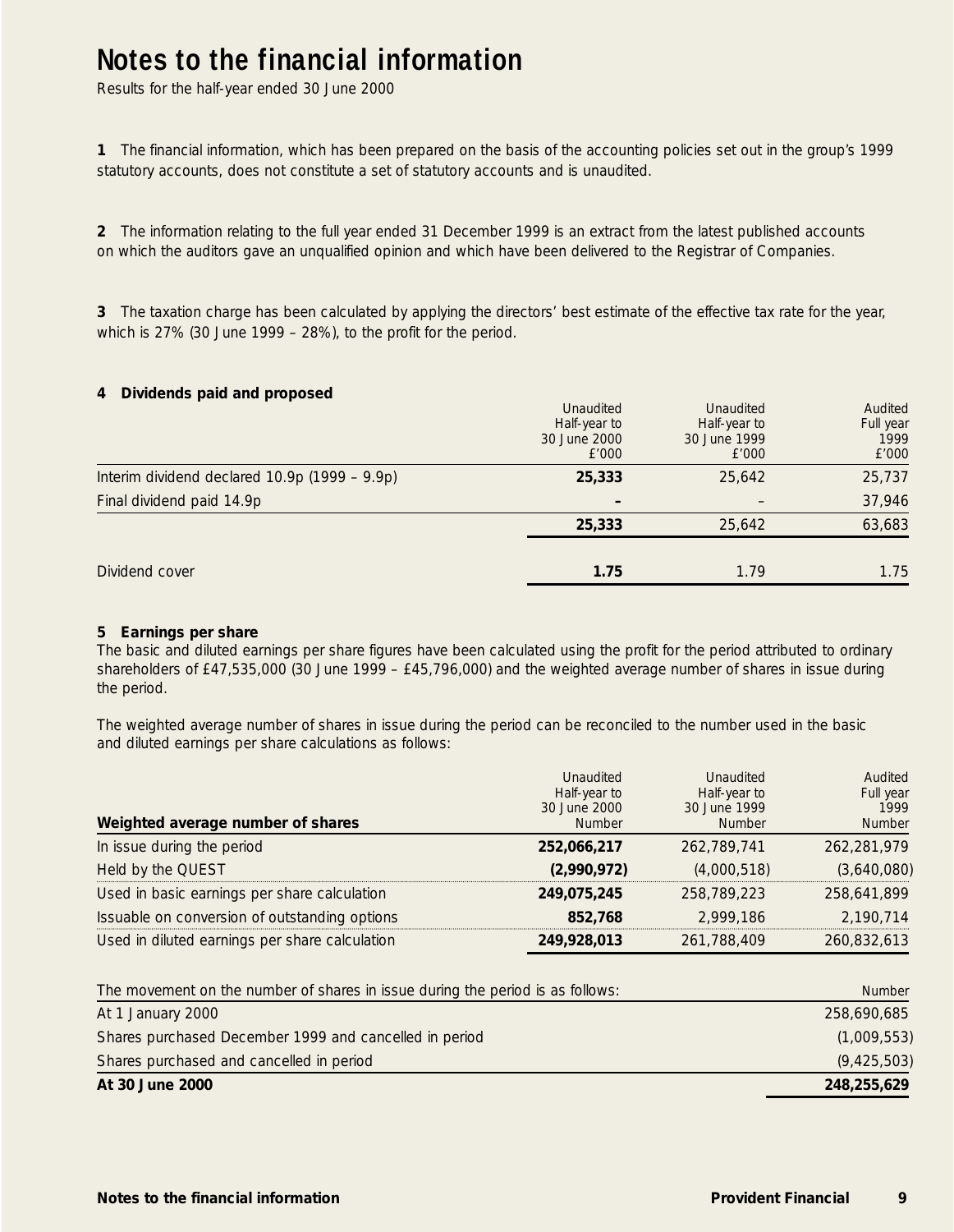## **Notes to the financial information continued**

Results for the half-year ended 30 June 2000

#### **6 Reconciliation of movement in equity shareholders' funds**

|                                                           | Unaudited    | Unaudited    | Audited   |
|-----------------------------------------------------------|--------------|--------------|-----------|
|                                                           | Half-year to | Half-year to | Full year |
|                                                           | 30 June 2000 | 30 June 1999 | 1999      |
|                                                           | £'000        | £'000        | £'000     |
| Profit attributable to equity shareholders                | 47,535       | 45.796       | 111.615   |
| <b>Dividends</b>                                          | (25, 333)    | (25, 642)    | (63, 683) |
| Retained profit                                           | 22,202       | 20.154       | 47.932    |
| New share capital issued                                  |              | 472          | 472       |
| Share capital cancelled on share buy-back                 | (1, 879)     |              | (1,006)   |
| Share buy-back                                            | (47, 173)    |              | (34, 585) |
| Currency translation differences                          | (148)        | (900)        | (1,099)   |
| Net (reduction in)/addition to equity shareholders' funds | (26,998)     | 19.726       | 11,714    |
| Equity shareholders' funds at beginning of period         | 259,016      | 247,302      | 247,302   |
| Equity shareholders' funds at end of period               | 232,018      | 267.028      | 259,016   |

#### **7 Amounts receivable from customers**

|                                                       | Unaudited    | Unaudited    | Audited       |
|-------------------------------------------------------|--------------|--------------|---------------|
|                                                       | As at        | As at        | As at 31      |
|                                                       | 30 June 2000 | 30 June 1999 | December 1999 |
| (a) Instalment credit receivables                     | E'000        | £'000        | £'000         |
| Gross instalment credit receivables                   | 817,536      | 746.858      | 878,917       |
| Less: provision for bad and doubtful debts            | (90, 420)    | (88,984)     | (84, 771)     |
| Instalment credit receivables after provision for bad |              |              |               |
| and doubtful debts                                    | 727,116      | 657,874      | 794,146       |
| Less: deferred revenue thereon                        | (200, 187)   | (178, 891)   | (219, 014)    |
|                                                       | 526.929      | 478,983      | 575,132       |
|                                                       |              |              |               |
| Analysed as: - due within one year                    | 519,405      | 471,897      | 565,662       |
| - due in more than one year                           | 7.524        | 7.086        | 9,470         |
|                                                       | 526,929      | 478,983      | 575,132       |

At 30 June 2000 the net amounts receivable from UK home credit customers were £500.6m (30 June 1999 – £474.4m) and from international home credit customers were £26.3m (30 June 1999 – £4.6m).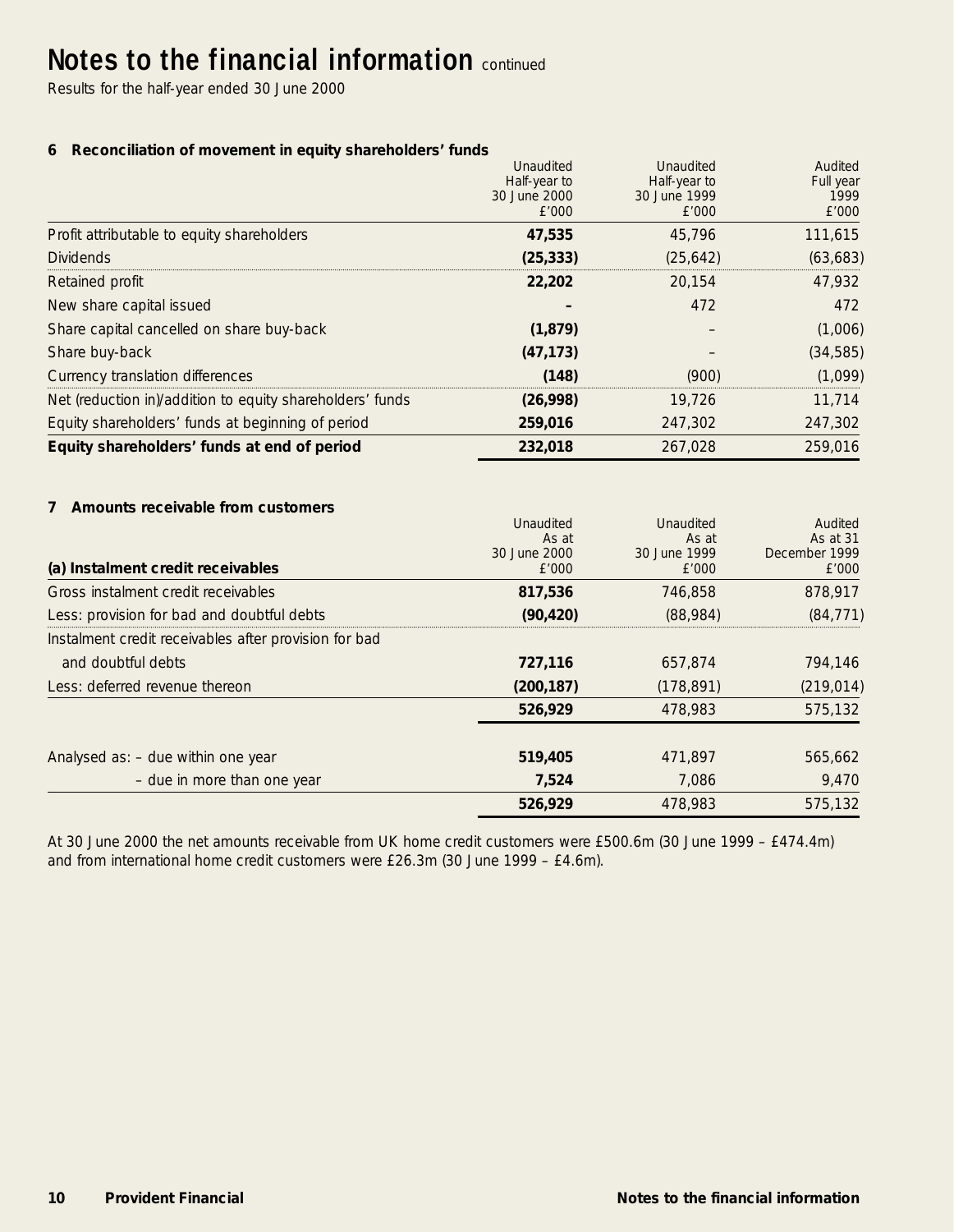## **Notes to the financial information continued**

Results for the half-year ended 30 June 2000

#### **7 Amounts receivable from customers** continued

|                                                 | Unaudited    | Unaudited    | Audited   |
|-------------------------------------------------|--------------|--------------|-----------|
|                                                 | Half-year to | Half-year to | Full year |
|                                                 | 30 June 2000 | 30 June 1999 | 1999      |
| (b) Bad and doubtful debts                      | £'000        | E'000        | £'000     |
| Gross provision at end of period                | 90,420       | 88,984       | 84,771    |
| Less: deferred revenue thereon                  | (26, 280)    | (24, 497)    | (23, 948) |
| Net provision at end of period                  | 64,140       | 64.487       | 60,823    |
| Net provision at start of period                | (60, 823)    | (53, 229)    | (53, 229) |
| Increase in provision (net of deferred revenue) | 3,317        | 11,258       | 7,594     |
| Amounts written off (net of deferred revenue)   | 36,307       | 27.528       | 64,558    |
| Net charge to profit and loss account for bad   |              |              |           |
| and doubtful debts                              | 39,624       | 38,786       | 72,152    |
| Analysed as: - UK home credit                   | 37,760       | 38.513       | 71,098    |
| - International home credit                     | 1,864        | 273          | 1,054     |
|                                                 | 39,624       | 38.786       | 72.152    |

(c) The figures for receivables, provisions and bad and doubtful debts at 30 June 2000 should be compared with the equivalent information at 30 June 1999 in view of the long-established seasonal patterns in lending and collections.

#### **8 Credit issued**

|                           | Half-year to<br>30 June 2000<br>£'000 | Half-year to<br>30 June 1999<br>E'000 | Growth<br>% |
|---------------------------|---------------------------------------|---------------------------------------|-------------|
| UK home credit            | 363,963                               | 350.634                               | 3.8         |
| International home credit | 38,957                                | 7.631                                 |             |
|                           | 402,920                               | 358,265                               | 12.5        |

#### **9 Collections**

|                           | Half-year to<br>30 June 2000<br>£'000 | Half-year to<br>30 June 1999<br>£'000 | Growth<br>% |
|---------------------------|---------------------------------------|---------------------------------------|-------------|
| UK home credit            | 596.325                               | 563.272                               | 5.9         |
| International home credit | 36,891                                | 6.232                                 |             |
|                           | 633,216                               | 569,504                               | 11.2        |

#### **10 Profit before tax on a like for like basis**

The company purchased 14.6 million shares subsequent to 30 June 1999, at a cost of £84.6 million, which were subsequently cancelled. This gave rise to additional interest costs in the first half of 2000 compared to the first half of 1999.

If an equivalent purchase of shares had taken place during the first half of 1999, an additional interest cost of £2.2 million would have been incurred in the first half of 1999 resulting in a reduction in profit before taxation from £63.6 million to £61.4 million. Consequently, on a like for like basis, the profit in the first half of 2000 increased by 6.0%, from £61.4 million to £65.1 million.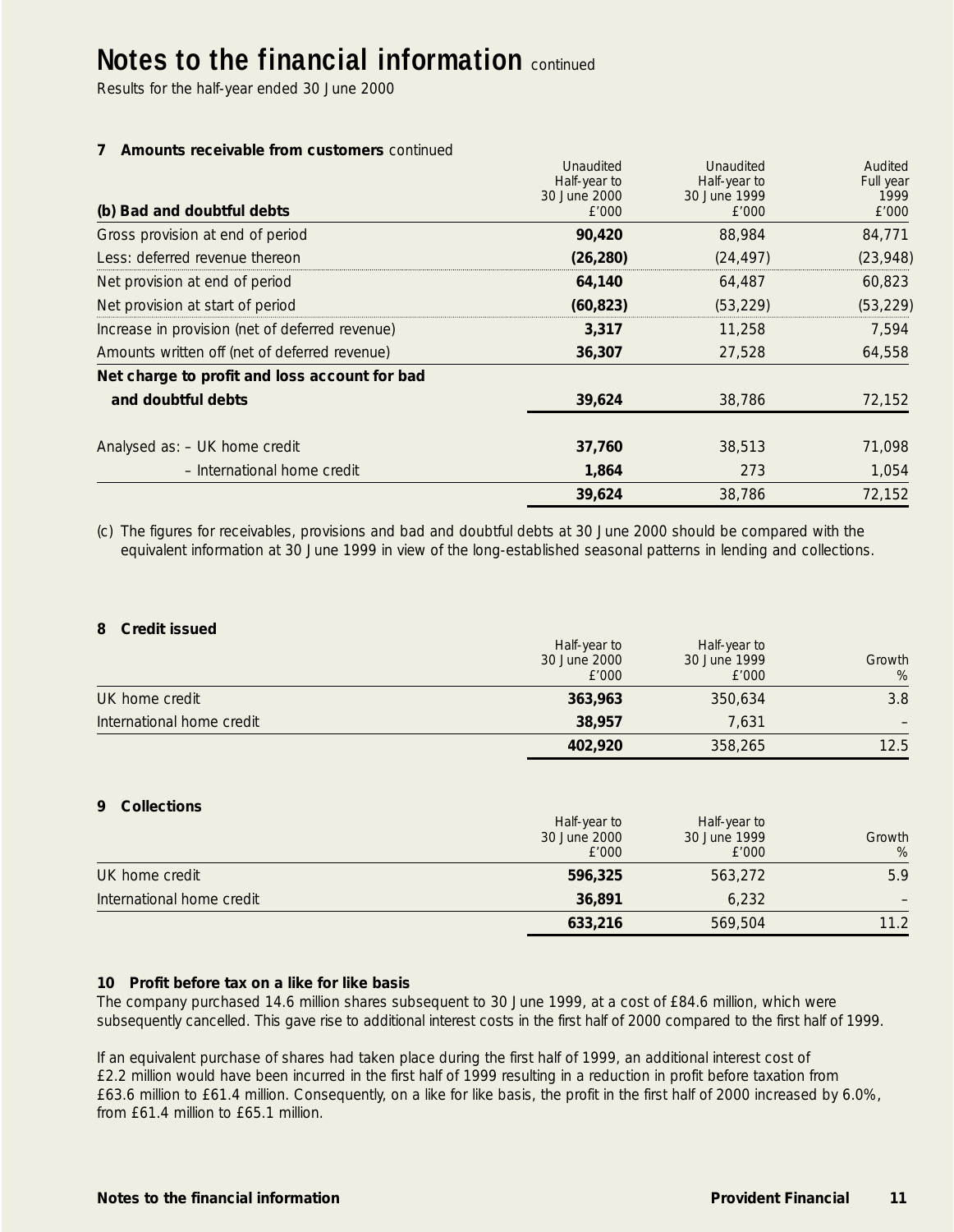## **Independent review report to Provident Financial plc**

#### **Introduction**

We have been instructed by the company to review the financial information set out on pages 4 to 11 and we have read the other information contained in the interim report for any apparent misstatements or material inconsistencies with the financial information.

#### **Directors' responsibilities**

The interim report, including the financial information contained therein, is the responsibility of, and has been approved by, the directors. The Listing Rules of the Financial Services Authority require that the accounting policies and presentation applied to the interim figures should be consistent with those applied in preparing the preceding annual accounts except where any changes, and the reasons for them, are disclosed.

#### **Review work performed**

We conducted our review in accordance with guidance contained in Bulletin 1999/4 issued by the Auditing Practices Board. A review consists principally of making enquiries of management and applying analytical procedures to the financial information and underlying financial data, and based thereon, assessing whether the accounting policies and presentation have been consistently applied unless otherwise disclosed. A review excludes audit procedures such as tests of controls and verification of assets, liabilities and transactions. It is substantially less in scope than an audit performed in accordance with Auditing Standards and therefore provides a lower level of assurance than an audit. Accordingly, we do not express an audit opinion on the financial information.

#### **Review conclusion**

On the basis of our review we are not aware of any material modifications that should be made to the financial information as presented for the six months ended 30 June 2000.

PricewaterhouseCoopers Chartered Accountants and Registered Auditors Leeds 27 July 2000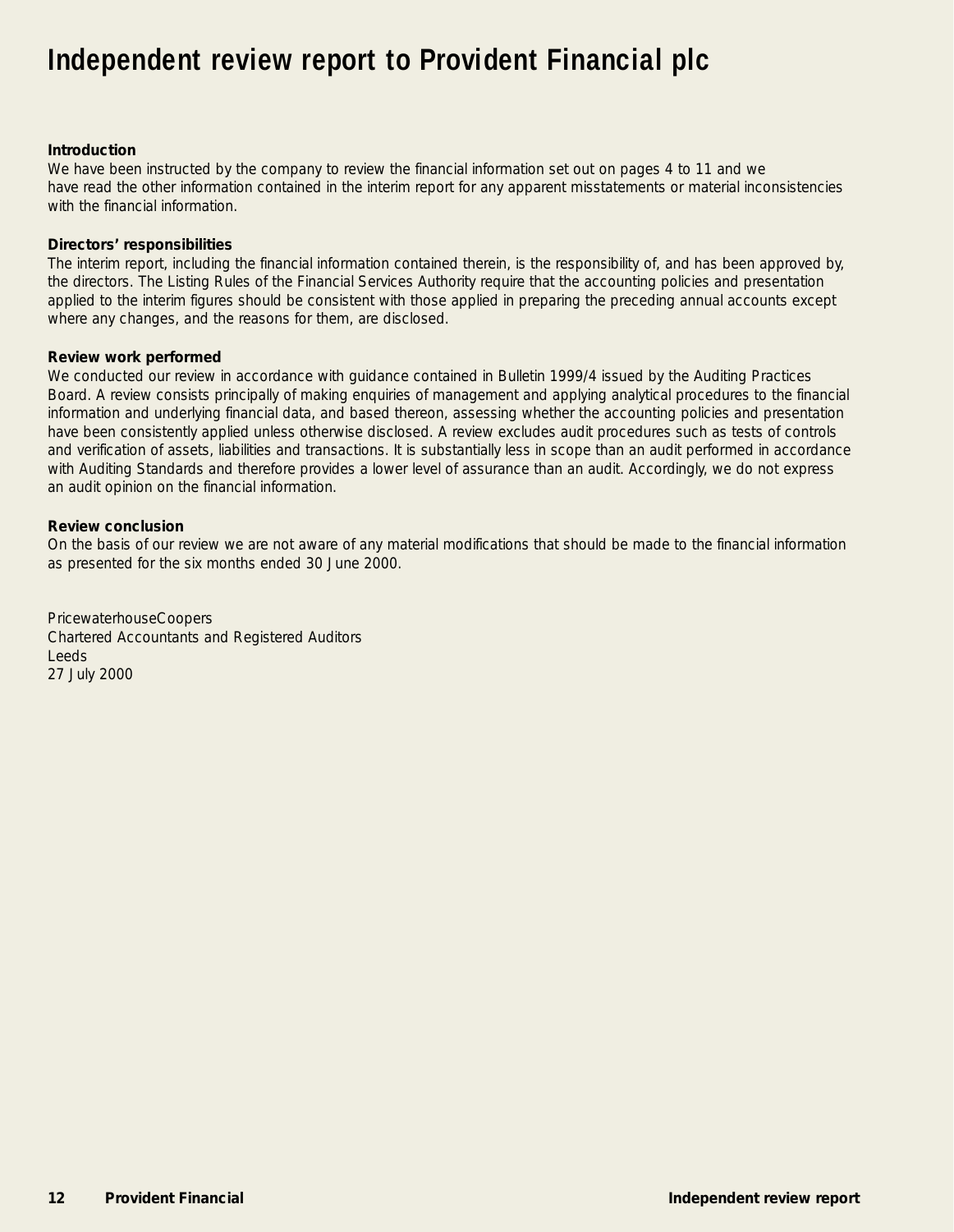## **Shareholder information**

- 1 The shares will be marked ex-dividend on 18 September 2000.
- 2 The interim dividend will be paid on 20 October 2000 to shareholders on the register at the close of business on 22 September 2000.
- 3 Dividend warrants/vouchers will be posted on 18 October 2000.
- 4 The interim report is being posted to shareholders on 4 August 2000.
- 5 The Provident Financial Company Nominee Scheme ("the scheme") enables shareholders who are eligible to use it, namely individuals, to take advantage of the CREST system for settling transactions in shares in the company by means of a low-cost dealing service. It includes a dividend reinvestment scheme. Shareholders who wish to take advantage of the scheme should contact the company's registrar, Capita IRG Plc, Bourne House, 34 Beckenham Road, Beckenham, Kent BR3 4TU (telephone: 0208 639 2000) to request an information pack.

## **Directors**

as at 27 July 2000

#### **Executive directors**

John P de Blocq van Kuffeler MA FCA Chairman

Howard J Bell MBA Chief Executive

Robin J Ashton BA ACA Deputy Chief Executive

Peter W Bretherton LLM Director of Corporate Affairs

John A Harnett BA ACA Finance Director

#### **Non-executive directors**

Charles H Gregson BA Deputy Chairman and Chairman of the risk advisory committee

Angela C M Heylin OBE FCIM FIPR Chairman of the remuneration committee

John H Maxwell CA CIMgt Chairman of the audit committee